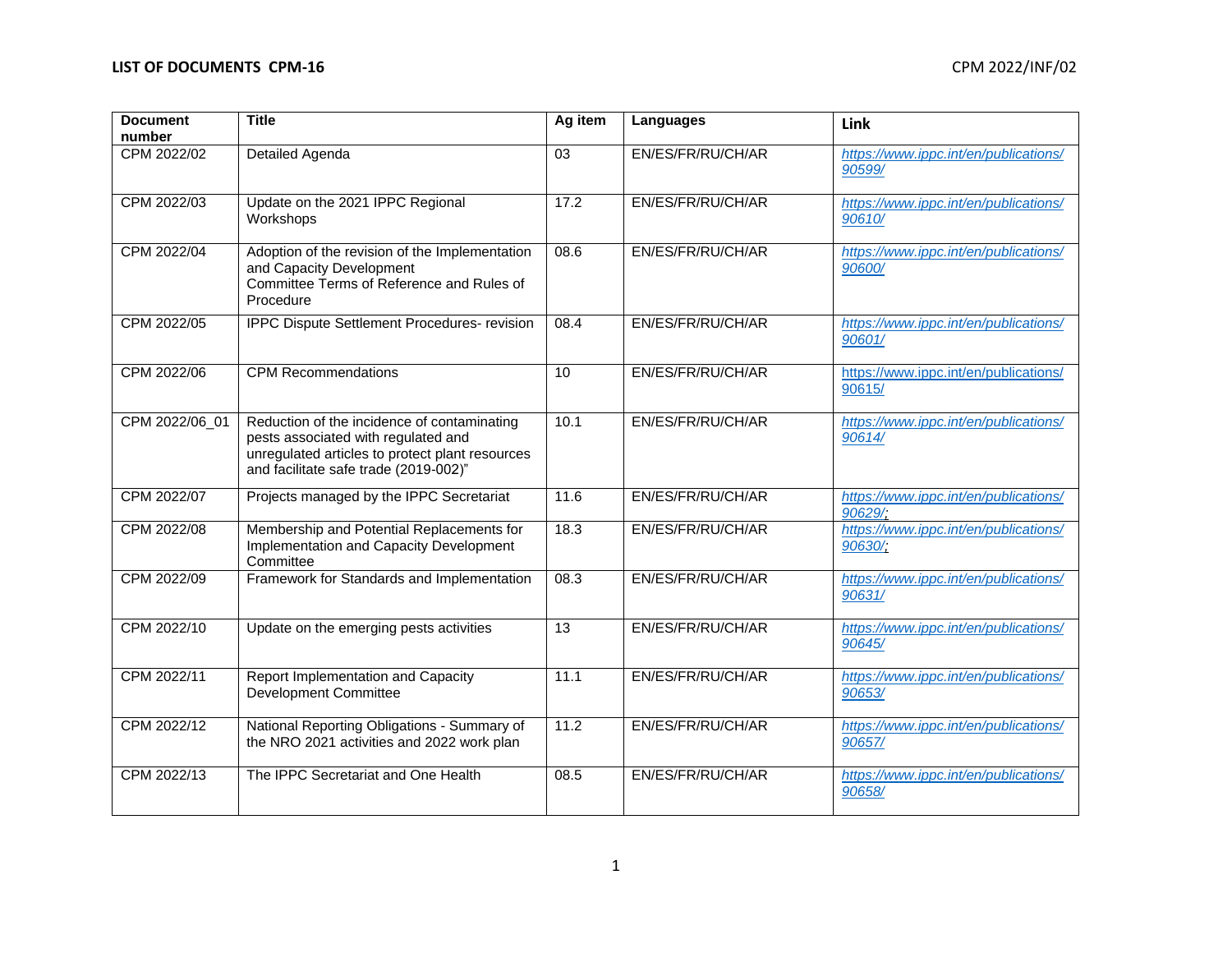| <b>Document</b><br>number | <b>Title</b>                                                                                                                                                                                               | Ag item | Languages                         | Link                                            |
|---------------------------|------------------------------------------------------------------------------------------------------------------------------------------------------------------------------------------------------------|---------|-----------------------------------|-------------------------------------------------|
| CPM 2022/14               | Update from the CPM Focus Group: Climate<br>Change and Phytosanitary issues<br>APPENDIX??                                                                                                                  | 08.8.3  | EN/ES/FR/RU/CH/AR                 | https://www.ippc.int/en/publications/<br>90659/ |
| CPM 2022/15               | Update on the first International Plant Health<br>Conference                                                                                                                                               | 15.1    | EN/ES/FR/RU/CH/AR                 | https://www.ippc.int/en/publications/<br>90909/ |
| CPM 2022/16               | Update on International Day of Plant Health                                                                                                                                                                | 15.2    | EN/ES/FR/RU/CH/AR                 | https://www.ippc.int/en/publications/<br>90661/ |
| CPM 2022/17               | Report from Strategic Planning Group                                                                                                                                                                       | 08.1    | EN/ES/FR/RU/CH/AR                 | https://www.ippc.int/en/publications/<br>90662/ |
| CPM 2022/18               | Adoption of International Standards for<br>Phytosanitary Measures (ISPMs) - Proposed<br>ink amendments to adopted ISPMS                                                                                    | 09.2    | EN/ES/FR/RU/CH/AR                 | https://www.ippc.int/en/publications/<br>90663/ |
| CPM 2022/19               | CPM authorization for the CPM Bureau to<br>operate on its behalf until CPM-17, 2023                                                                                                                        | 08.2    | EN/ES/FR/RU/CH/AR<br><b>NO ES</b> | https://www.ippc.int/en/publications/<br>90670/ |
| CPM 2022/20               | Phytosanitary Capacity Evaluations - Activities<br>in 2021                                                                                                                                                 | 11.4    | EN/ES/FR/RU/CH/AR                 | https://www.ippc.int/en/publications/<br>90671/ |
| CPM 2022/21               | Standards Committee recommendations to the<br>CPM - Adjustments to the Standard Setting<br>Process to facilitate the development of<br>phytosanitary treatments                                            | 09.3    | EN/ES/FR/RU/CH/AR                 | https://www.ippc.int/en/publications/<br>90672/ |
| CPM 2022/22               | Standards Committee recommendations to the<br>CPM - Adoption of the List of topics for IPPC<br>standards                                                                                                   | 09.3    | EN/ES/FR/RU/CH/AR                 | https://www.ippc.int/en/publications/<br>90673/ |
| CPM 2022/23               | Standards Committee recommendations to the<br>CPM - Discussions on the topic "Food and<br>other humanitarian aid in phytosanitary<br>context" and a proposal for the establishment<br>of a CPM Focus Group | 09.3    | EN/ES/FR/RU/CH/AR                 | https://www.ippc.int/en/publications/<br>90673/ |
| CPM 2022/24               | Adoption of ISPMS                                                                                                                                                                                          | 09.2    | EN/ES/FR/RU/CH/AR                 | https://www.ippc.int/en/publications/<br>90689/ |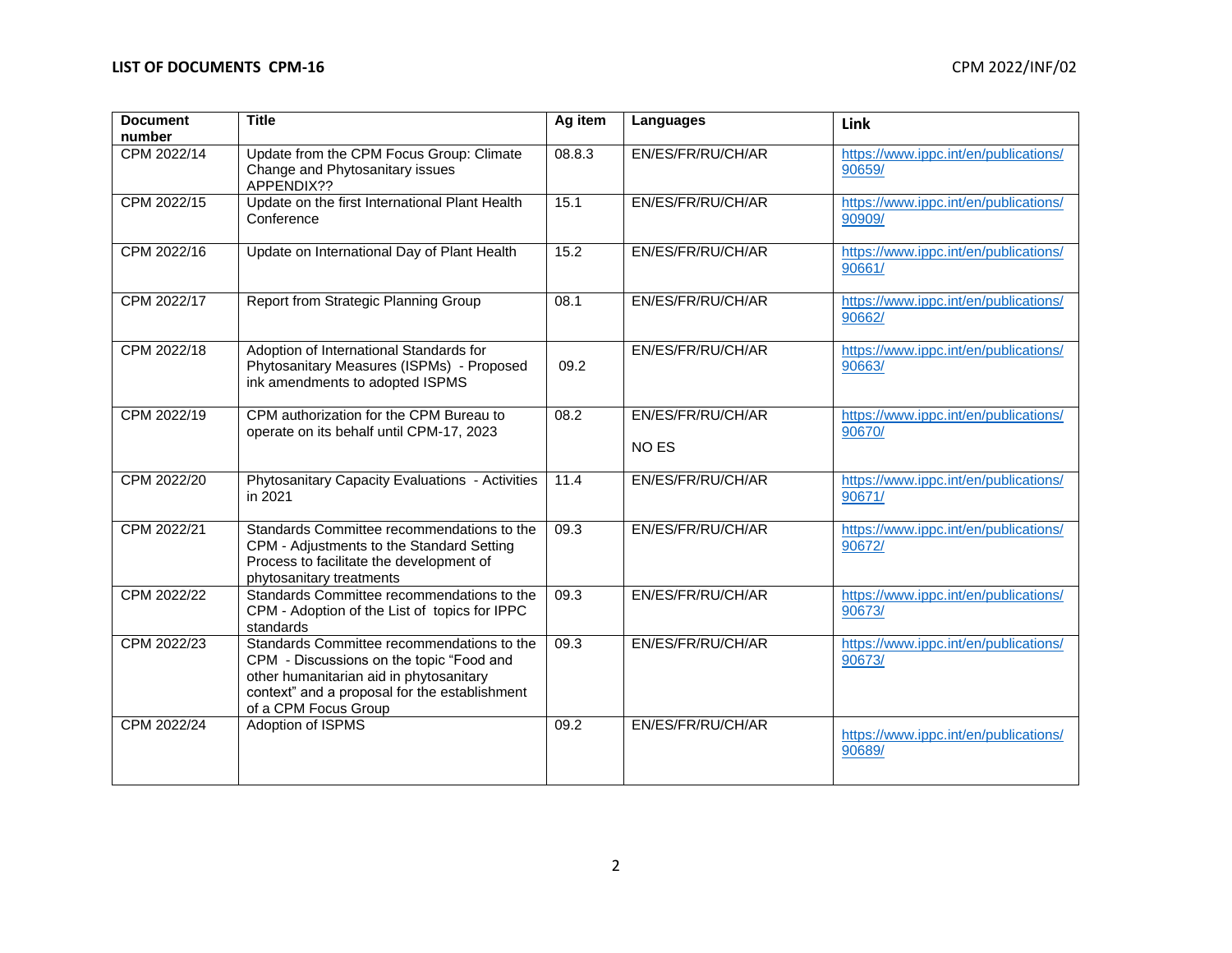## **LIST OF DOCUMENTS CPM-16** CPM 2022/INF/02

| <b>Document</b><br>number | <b>Title</b>                                                                                                    | Ag item | Languages         | Link                                            |
|---------------------------|-----------------------------------------------------------------------------------------------------------------|---------|-------------------|-------------------------------------------------|
| CPM 2022/24_01            | Draft ISPM: Commodity-specific standards for<br>phytosanitary measures (2019-008)                               | 09.2    | EN/ES/FR/RU/CH/AR | https://www.ippc.int/en/publications/9<br>0704/ |
| CPM 2022/24_02            | Draft ISPM: Audit in the phytosanitary context<br>$(2015-014)$                                                  | 09.2    | EN/ES/FR/RU/CH/AR | https://www.ippc.int/en/publications/9<br>0706/ |
| CPM 2022/24_03            | Draft ISPM: Focused revision of ISPM 12<br>(Phytosanitary certificates) in relation to re-<br>export (2015-011) | 09.2    | EN/ES/FR/RU/CH/AR | https://www.ippc.int/en/publications/9<br>0705/ |
| CPM 2022/24_04            | Draft 2019 and 2020 amendments to ISPM 5<br>(Glossary of phytosanitary terms) (1994-001);                       | 09.2    | EN/ES/FR/RU/CH/AR | https://www.ippc.int/en/publications/9<br>0707/ |
| CPM 2022/24_05            | Draft Annex to ISPM 28: Irradiation treatment<br>for Tortricidae on fruits (2017-011)                           | 09.2    | EN/ES/FR/RU/CH/AR | https://www.ippc.int/en/publications/9<br>0712/ |
| CPM 2022/24_06            | Draft Annex to ISPM 28: Cold treatment for<br>Bactrocera zonata on Citrus sinensis (2017-<br>(013)              | 09.2    | EN/ES/FR/RU/CH/AR | https://www.ippc.int/en/publications/9<br>0711/ |
| CPM 2022/24_07            | Draft Annex to ISPM 28: Irradiation treatment<br>for Zeugodacus tau $(2017-025)$ ;                              | 09.2    | EN/ES/FR/RU/CH/AR | https://www.ippc.int/en/publications/9<br>0710/ |
| CPM 2022/24_08            | Draft Annex to ISPM 28: Irradiation treatment<br>for Sternochetus frigidus (2017-036)                           | 09.2    | EN/ES/FR/RU/CH/AR | https://www.ippc.int/en/publications/9<br>0709/ |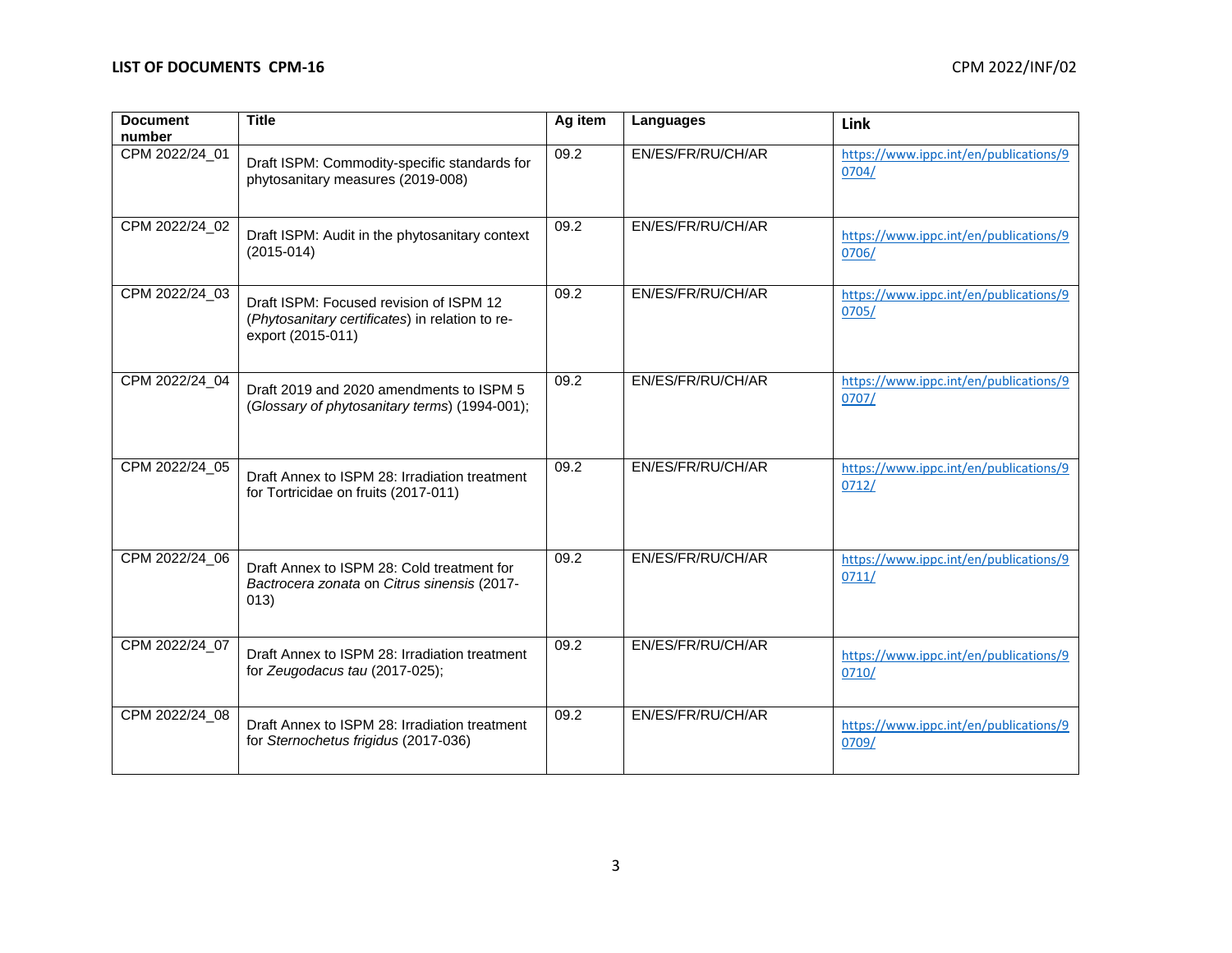## **LIST OF DOCUMENTS CPM-16** CPM 2022/INF/02

| <b>Document</b> | <b>Title</b>                                                                                                                                                                                        | Ag item | Languages         | Link                                            |
|-----------------|-----------------------------------------------------------------------------------------------------------------------------------------------------------------------------------------------------|---------|-------------------|-------------------------------------------------|
| number          |                                                                                                                                                                                                     |         |                   |                                                 |
| CPM 2022/24_09  | Draft Annex to ISPM 28: Vapour heat -<br>modified atmosphere treatment for Cydia<br>pomonella and Grapholita molesta on Malus<br>pumila and Prunus persica (2017-037 and<br>2017-038).              | 09.2    | EN/ES/FR/RU/CH/AR | https://www.ippc.int/en/publications/9<br>0708/ |
| CPM 2022/25     | Membership and Potential Replacements for<br><b>CPM Standards Committee</b>                                                                                                                         | 18.2    | EN/ES/FR/RU/CH/AR | https://www.ippc.int/en/publications/<br>90675/ |
| CPM 2022/26     | Implementation, Review and Support System<br>- Options for transitioning to more sustainable<br>system                                                                                              | 11.5    | EN/ES/FR/RU/CH/AR | https://www.ippc.int/en/publications/<br>90676/ |
| CPM 2022/27     | Recommendations from the Task Force on<br>Topics from the IPPC 2021 Call for Topics:<br>Standards and Implementation - TFT<br>recommendations to CPM-16 for the 2021 Call<br>for Topics submissions | 08.7    | EN/ES/FR/RU/CH/AR | https://www.ippc.int/en/publications/<br>90677/ |
| CPM 2022/28     | 2022 IPPC Secretariat Work Plan and Budget                                                                                                                                                          | 12.2    | EN/ES/FR/RU/CH/AR | https://www.ippc.int/en/publications/<br>90697/ |
| CPM 2022/29     | Update on international cooperation                                                                                                                                                                 | 16.1    | EN/ES/FR/RU/CH/AR | https://www.ippc.int/en/publications/<br>90688/ |
| CPM 2022/30     | Report from Standards Committee - SC<br>activities                                                                                                                                                  | 09.1    | EN/ES/FR/RU/CH/AR | https://www.ippc.int/en/publications/<br>90696/ |
| CPM 2022/31     | Proposed establishment and draft TOR CPM<br>Focus Group on Sea Containers                                                                                                                           | 08.8.6  | EN/ES/FR/RU/CH/AR | https://www.ippc.int/en/publications/<br>90713/ |
| CPM 2022/32     | Update on ePhyto activities                                                                                                                                                                         | 14      | EN/ES/FR/RU/CH/AR | https://www.ippc.int/en/publications/<br>90714/ |
| CPM 2022/33     | Sea Containers Task Force                                                                                                                                                                           | 11.3    | EN/ES/FR/RU/CH/AR | https://www.ippc.int/en/publications/<br>90718/ |
| CPM 2022/34     | Report from the CPM Chairperson                                                                                                                                                                     | 06      | EN/ES/FR/RU/CH/AR | https://www.ippc.int/en/publications/<br>90716/ |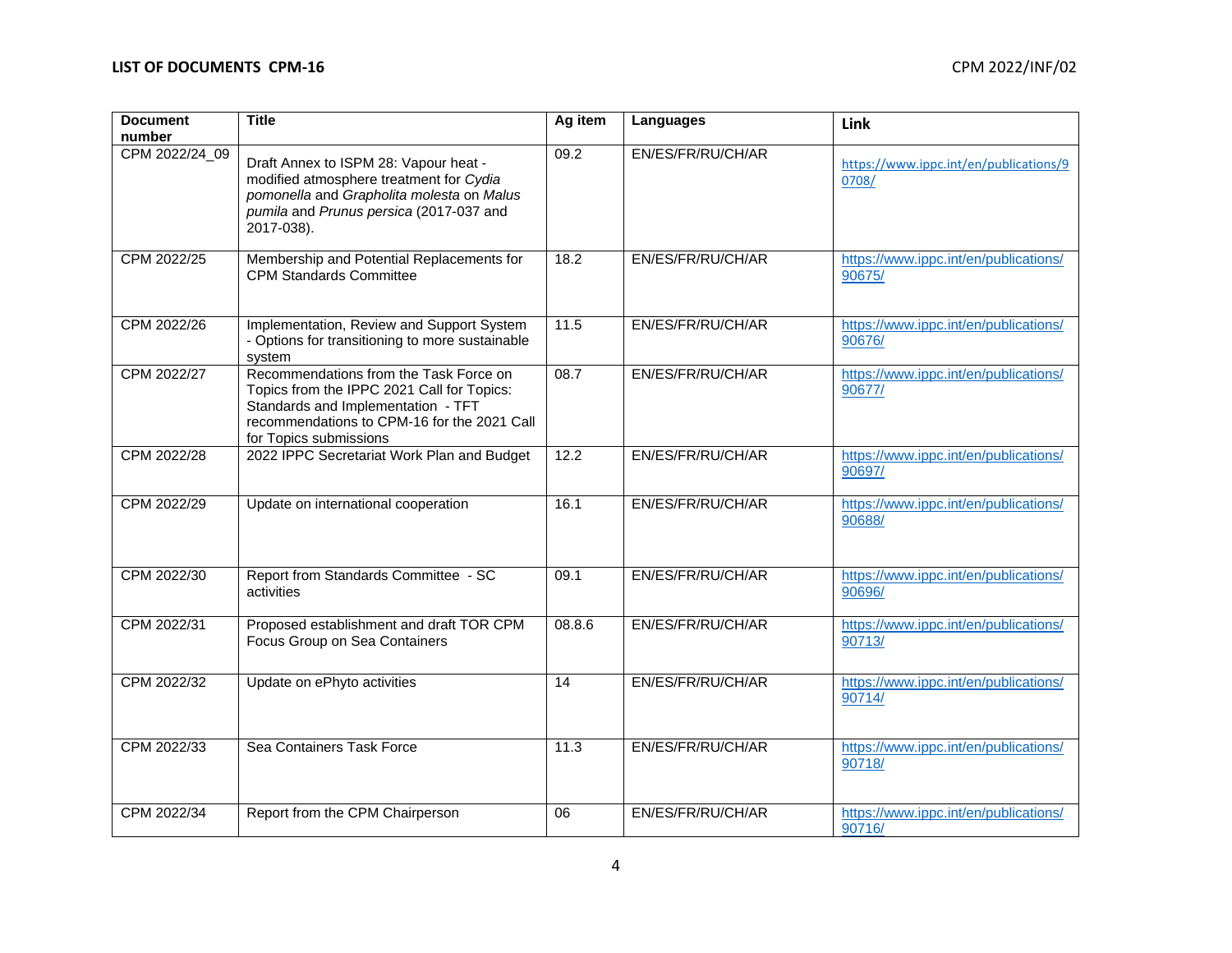| <b>Document</b>           | <b>Title</b>                                                                                                                   | Ag item  | Languages                        | Link                                            |
|---------------------------|--------------------------------------------------------------------------------------------------------------------------------|----------|----------------------------------|-------------------------------------------------|
| number                    |                                                                                                                                |          |                                  |                                                 |
| CPM 2022/35               | Update from the CPM Focus Group:<br>Implementation of the IPPC Strategic<br>Framework 2020-2030                                | 08.8.2   | EN/ES/FR/RU/CH/AR                | https://www.ippc.int/en/publications/<br>90719/ |
| CPM 2022/36               | Recommendations and report from the CPM<br>Focus Group on Pest Outbreaks Alert and<br><b>Response Systems</b>                  | 08.8.1   | EN/ES/FR/RU/CH/AR                | https://www.ippc.int/en/publications/<br>90720/ |
| CPM 2022/37               | Report from the IPPC Secretariat                                                                                               | 07       | EN/ES/FR/RU/CH/AR<br>NO ES/FR/CH | https://www.ippc.int/en/publications/<br>90721/ |
| CPM 2022/38               | Report from Technical Cooperation among<br>regional plant protection organizations -<br>Report of the 33rd Meeting of TC-RPPOs | 17.1     | EN/ES/FR/RU/CH/AR                | https://www.ippc.int/en/publications/<br>90722/ |
| CPM 2022/39               | Update from the CPM Focus Group:<br>Communications                                                                             | 08.8.4   | EN/ES/FR/RU/CH/AR                | https://www.ippc.int/en/publications/<br>90738/ |
| CPM 2022/40               | IPPC Secretariat financial report 2021                                                                                         | 12.1     | EN/ES/FR/RU/CH/AR                | https://www.ippc.int/en/publications/<br>90949/ |
|                           |                                                                                                                                |          |                                  |                                                 |
| <b>Document</b><br>number | <b>Title</b>                                                                                                                   | Ag. item | Languages                        | Link                                            |
| <b>CPM</b><br>2022/INF/01 | Schedule                                                                                                                       | 03       | <b>EN</b>                        | https://www.ippc.int/en/publications/<br>90901  |
| <b>CPM</b><br>2022/INF/02 | Doc list                                                                                                                       | 03       | EN                               |                                                 |
| <b>CPM</b><br>2022/INF/03 | Written reports from international organizations<br>- WTO Secretariat Update                                                   | 16.2     | EN/ES/FR                         | https://www.ippc.int/en/publications/<br>90729/ |
| <b>CPM</b><br>2022/INF/04 | Written reports from international organizations<br>- CABI Updates                                                             | 16.2     | $E$ <sub>N</sub>                 | https://www.ippc.int/en/publications/<br>90730/ |
| <b>CPM</b><br>2022/INF/05 | Written reports from international organizations<br>- Biological Weapons Convention (BWC)<br>Inputs                            | 16.2     | <b>EN</b>                        | https://www.ippc.int/en/publications/<br>90731/ |
| <b>CPM</b><br>2022/INF/06 | Written reports from international organizations<br>- COLEACP SPS Activities                                                   | 16.2     | $E$ <sub>N</sub>                 | https://www.ippc.int/en/publications/<br>90732/ |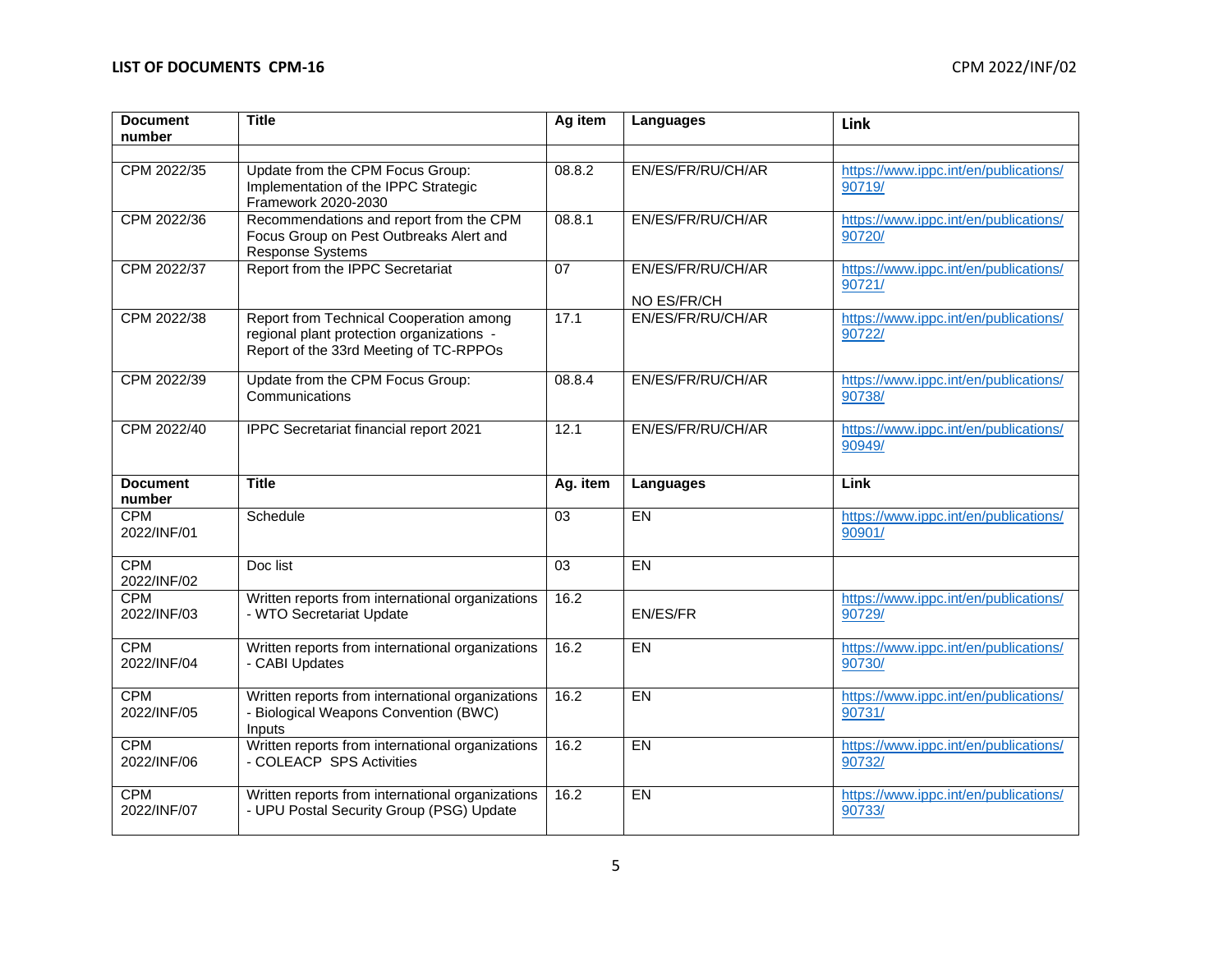## **LIST OF DOCUMENTS CPM-16** CPM 2022/INF/02

| <b>Document</b>           | <b>Title</b>                                                                                                                                                           | Ag item         | Languages        | Link                                            |
|---------------------------|------------------------------------------------------------------------------------------------------------------------------------------------------------------------|-----------------|------------------|-------------------------------------------------|
| number                    |                                                                                                                                                                        |                 |                  |                                                 |
| <b>CPM</b><br>2022/INF/08 | Written reports from international organizations<br>- Joint FAO/IAEA Centre of Nuclear<br>Techniques in Food and Agriculture Report                                    | 16.2            | EN               | https://www.ippc.int/en/publications/<br>90734/ |
| <b>CPM</b><br>2022/INF/09 | Written reports from international organizations<br>- European Food Safety<br>Authority (EFSA) Activities                                                              | 16.2            | <b>EN</b>        | https://www.ippc.int/en/publications/<br>90735/ |
| <b>CPM</b><br>2022/INF/10 | Written reports from international organizations<br>- The Standards and Trade Development<br>Facility (STDF) Overview                                                  | 16.2            | EN/FR            | https://www.ippc.int/en/publications/<br>90736/ |
| <b>CPM</b><br>2022/INF/11 | Written reports from international organizations<br>- The International<br>Forestry Quarantine Research Group (IFQRG)<br>Update                                        | 16.2            | $E$ <sub>N</sub> | https://www.ippc.int/en/publications/<br>90737/ |
| <b>CPM</b><br>2022/INF/12 | Report from Technical Cooperation among<br>regional plant protection organizations -<br>Annual meeting of the Regional Taskforce of<br>NPPOs and West African Partners | 17.1            | <b>EN</b>        | https://www.ippc.int/en/publications/<br>90802/ |
| <b>CPM</b><br>2022/INF/13 | Written reports from international organizations<br>- Report by the Ozone<br>Secretariat for the Montreal Protocol on<br>Substances that Deplete the Ozone<br>Layer    | 16.2            | <b>EN</b>        | https://www.ippc.int/en/publications/<br>90808/ |
| <b>CPM</b><br>2022/INF/14 | Written reports from international organizations<br>- Phytosanitary Measures Research Group<br>(PMRG)                                                                  | 16.2            | $E$ <sub>N</sub> | https://www.ippc.int/en/publications/<br>90898/ |
| <b>CPM</b><br>2022/INF/15 | Adoption of International Standards for<br>Phytosanitary Measures -<br>Objections to draft ISPMs presented for<br>adoption by CPM-16 (2022)                            | 09.2            | <b>EN</b>        | https://www.ippc.int/en/publications/<br>90899/ |
| <b>CPM</b><br>2022/INF/16 | Adoption of International Standards for<br>Phytosanitary Measures (ISPMs) - comments<br>from Japan                                                                     | 09.2            | $E$ <sub>N</sub> | https://www.ippc.int/en/publications/<br>90900/ |
| <b>CPM</b><br>2022/INF/17 | Zoom guidelines                                                                                                                                                        | $\overline{03}$ | $E$ <sub>N</sub> | https://www.ippc.int/en/publications/<br>90903/ |
| <b>CPM</b><br>2022/INF/18 | Written reports from international organizations<br>- International Olive Oil Council Overview                                                                         | 16.2            | EN               | https://www.ippc.int/en/publications/<br>90933/ |
| <b>CPM</b><br>2022/INF/19 | IPPC Dispute Settlement Procedures revision<br>- Statement from COSAVE and its member<br>countries                                                                     | 08.4            | <b>EN</b>        | https://www.ippc.int/en/publications/<br>90934/ |